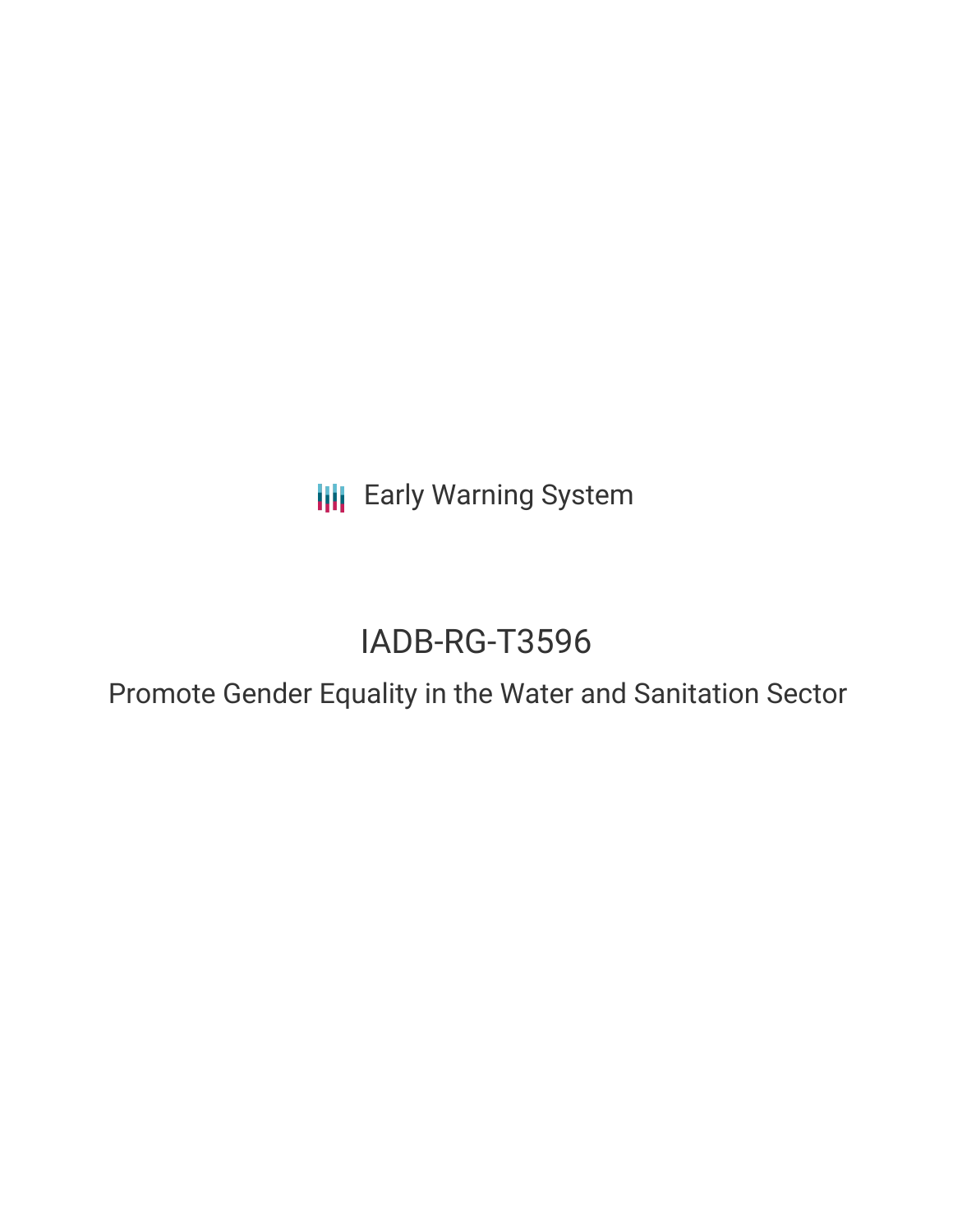

#### **Quick Facts**

| <b>Financial Institutions</b>  | Inter-American Development Bank (IADB)                          |
|--------------------------------|-----------------------------------------------------------------|
| <b>Status</b>                  | Approved                                                        |
| <b>Bank Risk Rating</b>        | C                                                               |
| <b>Voting Date</b>             | 2020-07-21                                                      |
| <b>Borrower</b>                | Regional                                                        |
| <b>Sectors</b>                 | Law and Government, Technical Cooperation, Water and Sanitation |
| <b>Investment Type(s)</b>      | Grant                                                           |
| <b>Investment Amount (USD)</b> | $$0.50$ million                                                 |
| <b>Project Cost (USD)</b>      | $$0.50$ million                                                 |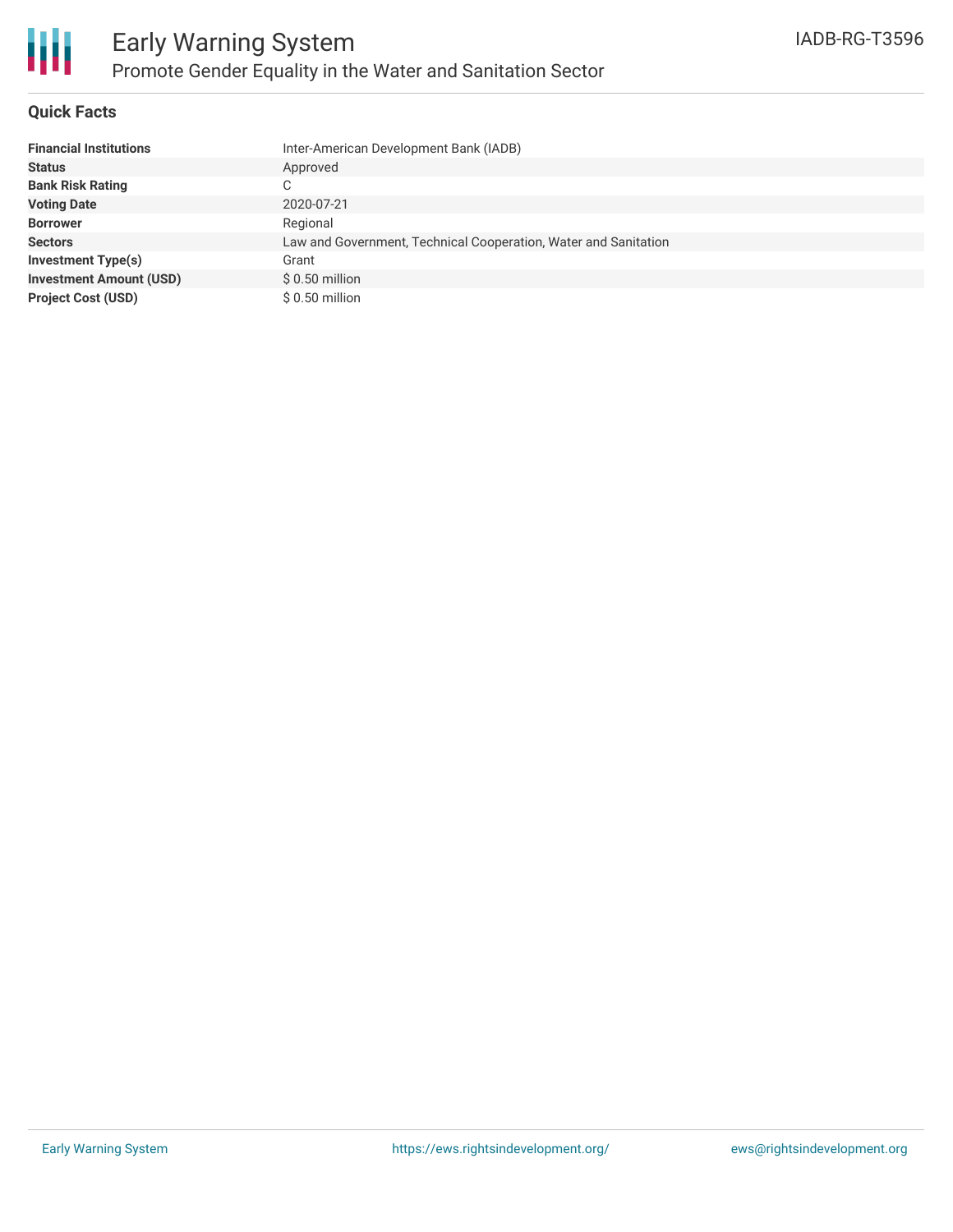

### **Project Description**

Its objective is to contribute to the mainstreaming of gender aspects in loan operations, investment donations and technical cooperation in Water & Sanitation.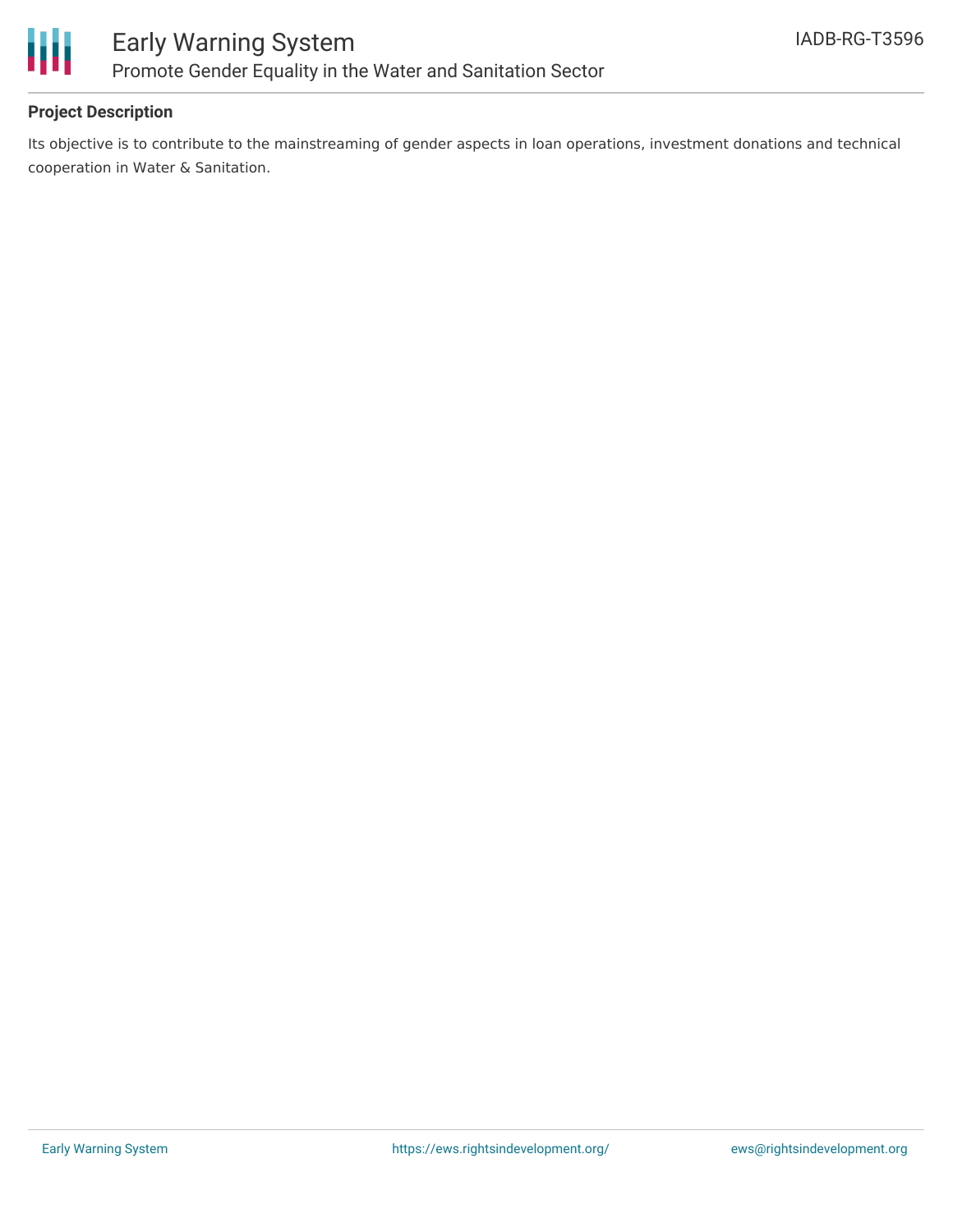

# Early Warning System Promote Gender Equality in the Water and Sanitation Sector

#### **Investment Description**

• Inter-American Development Bank (IADB)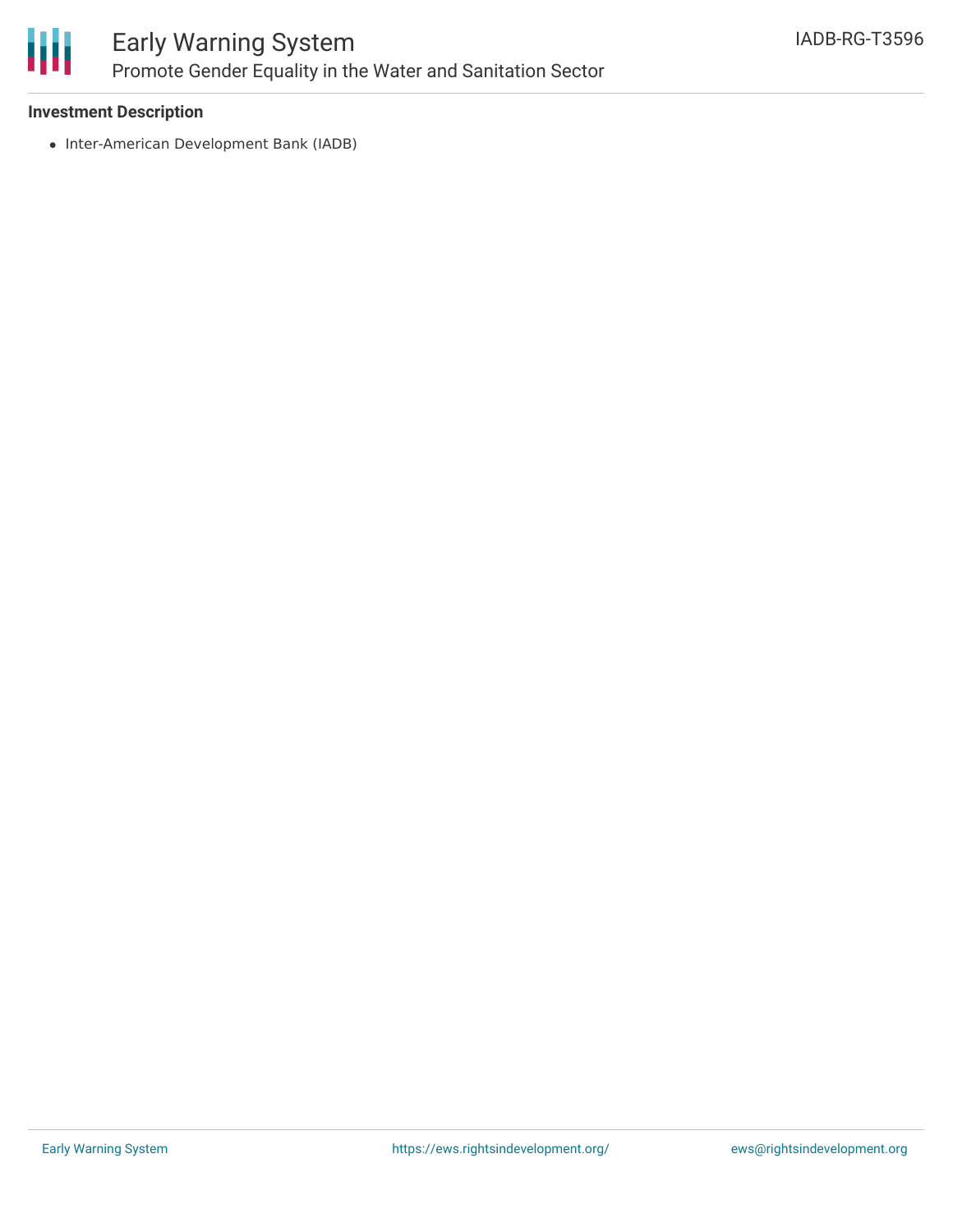## **Contact Information**

#### ACCOUNTABILITY MECHANISM OF IADB

The Independent Consultation and Investigation Mechanism (MICI) is the independent complaint mechanism and fact-finding body for people who have been or are likely to be adversely affected by an Inter-American Development Bank (IDB) or Inter-American Investment Corporation (IIC)-funded project. If you submit a complaint to MICI, they may assist you in addressing the problems you raised through a dispute-resolution process with those implementing the project and/or through an investigation to assess whether the IDB or IIC is following its own policies for preventing or mitigating harm to people or the environment. You can submit a complaint by sending an email to MICI@iadb.org. You can learn more about the MICI and how to file a complaint at http://www.iadb.org/en/mici/mici,1752.html (in English) or http://www.iadb.org/es/mici/mici,1752.html (Spanish).